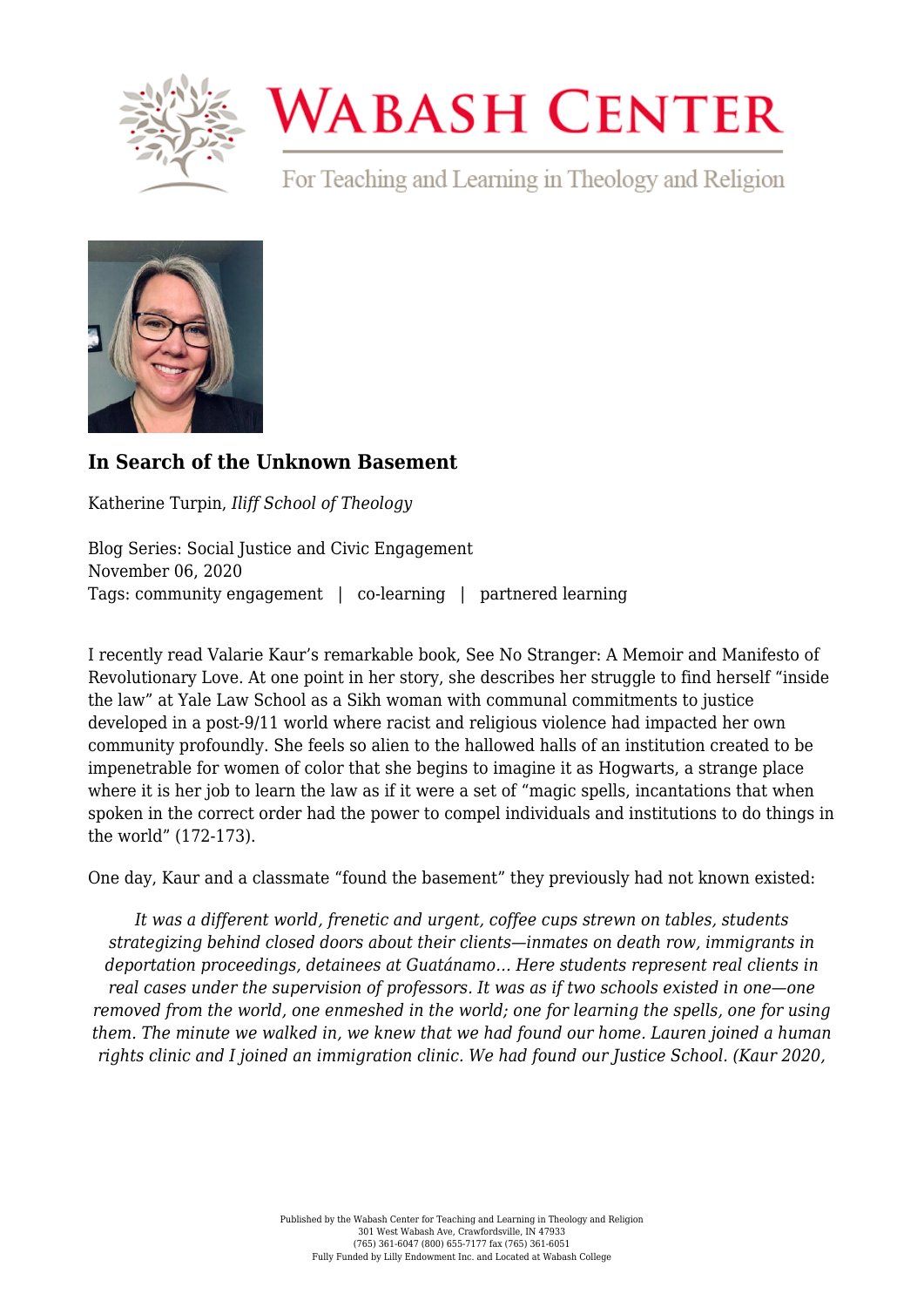She goes on to detail the work of Yale's "Worker and Immigrant Rights Advocacy Clinic" and her own formation through working with the East Haven community to reduce civil rights violation by the local police force. She later notes that this work with her student partner Tafari and her faculty mentors "defined her legal education." The basement was her educational home, full stop.

Since I read this passage, I have been wondering where the unknown basement might exist in my own graduate theological school. Where do students and professors work together in strategic, on-the-ground work for justice? How might we bring about the kind of partnered learning about prophetic leadership that calls both student and professor together to enact visionary work in partnership with local communities? Is there such a space where the most essential formation of capacity for on-the-ground praxis related to justice occurs? How did the faculty who established these clinics come to create such a conducive climate for the formation of their justice-seeking students? Could I be a part of the same in my own school?

And I admit that my imagination falters a bit. I teach primarily middle-aged adult students who are squeezing their academic work into the corners of fully deployed lives. They are parents, employees, already serving churches and working jobs in nonprofit organizations that involve full-time work for part-time pay. They live scattered across forty-four states. We rarely gather in brick-and-mortar classrooms, much less the exciting clinic and community spaces after hours and outside of credit-structures that Kaur describes. To be honest, in a small, freestanding theological school related to a denomination that is in crisis due to its own justicerelated fights about sexuality, most of my time and that of my faculty colleagues is being recruited to innovate to attract new learners who will help provide revenue to support the expensive graduate degree programs that we hope to sustain into the future (without an endowment like Yale University's). While I know that the real story of how that clinic came to be and the work that kept it going is probably full of struggle, scrappiness, and determination on the part of the mentoring faculty, it also feels very far from my Canvas classroom. The dream of that vibrant basement space, where the real education occurs, feels about as magical and distant as the enchanted castle of Harry Potter's learning that inspired Kaur's quest.

Then I, too, have to shift my imagination again, and stop longing for the resources and available time that undergird the situation described by Kaur that are not a part of my own context. I begin to notice that my students are often already in positions with influence and power in their own communities. The very realities that make it harder for them to carve out time for the traditional academic work in a classroom keep them deeply connected to the contexts of their home settings. They have not left to immerse themselves in some constructed community away from their homeplaces. They have continued to invest in work and home spaces where their influence is established, and they maintain relational connections even while they are giving their all to take on the challenges of graduate theological work. What they, and I, need is permission and vision to work for justice within what Dr. [Gregory C.](https://www.youtube.com/watch?v=Wu_M08LoX-Y) [Ellison, II, calls the "three feet"](https://www.youtube.com/watch?v=Wu_M08LoX-Y) that surround them. When I make this shift in my own